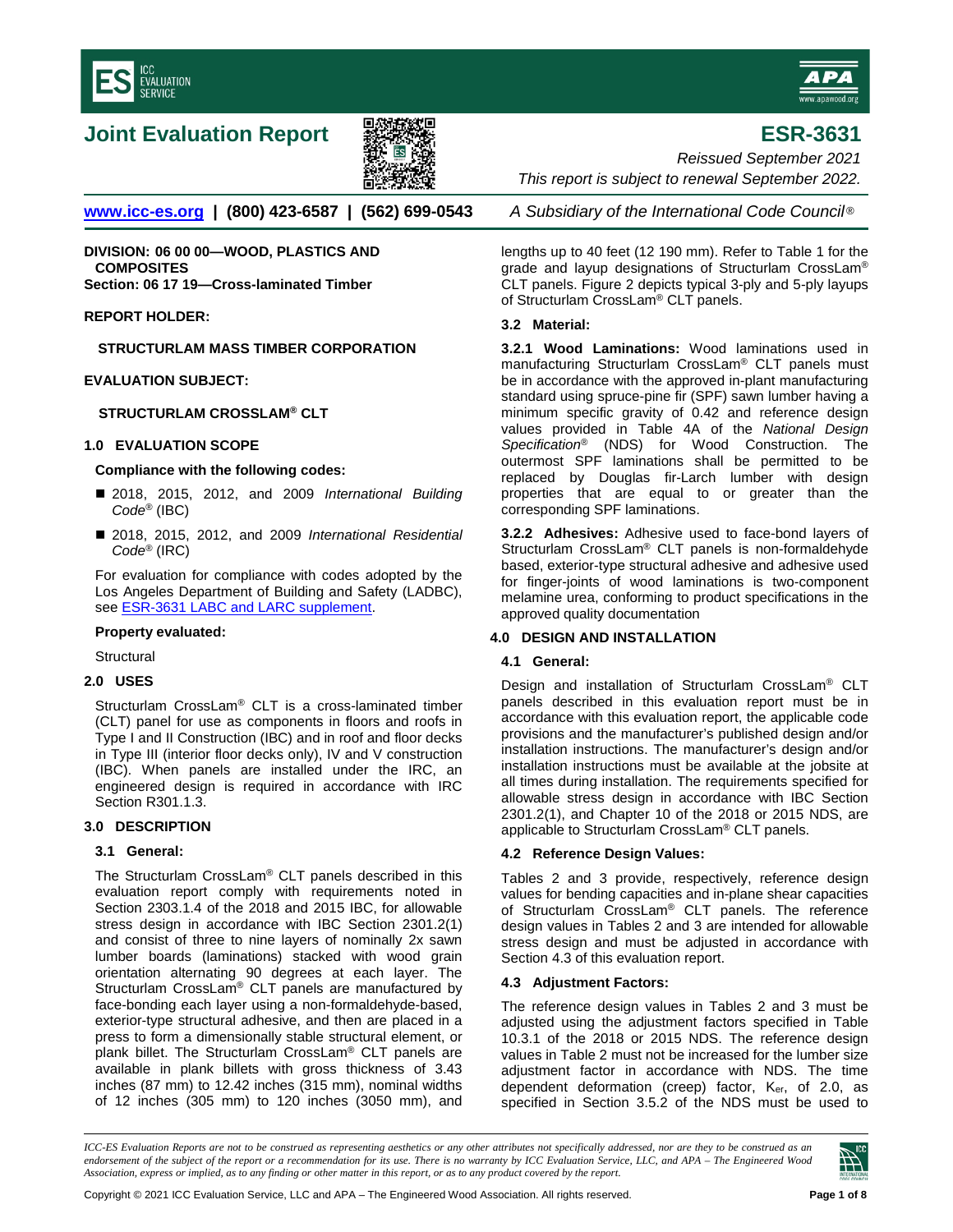calculate the total deflection due to long-term loading for Structurlam CrossLam® CLT panels used as components in floor and roof decks under dry service condition where the moisture content in lumber in service is less than 16 percent, as in most covered structures.

# **4.4 Fire Resistance:**

When fire resistance is required, the fire resistance for the exposed Structurlam CrossLam® CLT panels must be determined by calculation in accordance with Chapter 16 of the 2018 or 2015 NDS.

# **5.0 CONDITIONS OF USE**

The Structurlam CrossLam® CLT described in this report complies with, or is a suitable alternative to what is specified in, those codes listed in Section 1.0 of this report, subject to the following conditions:

- **5.1** Fabrication, design, and installation must comply with this evaluation report and the manufacturer's published design/installation instructions. In the event of a conflict between the manufacturer's published design/installation instructions and this evaluation report, the most restrictive one governs.
- **5.2** Use of Structurlam CrossLam® CLT panels must be limited to dry service conditions where the moisture content in lumber in service is less than 16 percent, as in most covered structures.
- **5.3** Calculations and drawings demonstrating compliance with this evaluation report must be submitted to the code official. The calculations and drawings must be prepared by a registered design professional where required by the statutes of the jurisdiction in which the project is to be constructed.
- **5.4** Connectors and connections for Structurlam CrossLam® CLT panels used as components in floor and roof decks have not been evaluated and are out of the scope of this evaluation report.
- **5.5** Cutting, drilling, and notching of Structurlam CrossLam® CLT panels when used as components in floor and roof decks have not been evaluated and are out of the scope of this evaluation report.
- **5.6** Structurlam CrossLam® CLT panels used as components in roof and floor decks have not been evaluated for diaphragm design and the diaphragm design is out of the scope of the evaluation report.
- **5.7** To be considered as part of a floor and roof diaphragm, CLT panels used to resist in-plane shear forces in floor and roof diaphragms shall be accompanied by complete detailing and diaphragm design to the satisfaction of the code official.
- **5.8** Structurlam CrossLam® CLT panel roof decks shall be covered with approved roof coverings secured to the building or structure in accordance with applicable provisions of IBC Chapter 15.
- **5.9** The special inspection shall be conducted in accordance with the applicable requirements of Sections 1704 and 1705 of the IBC.
- **5.10** Structurlam CrossLam® CLT panels used as components in floor and roof decks under the IRC when engineered design is submitted in accordance with Section R301.1.3. Structurlam CrossLam® CLT panels are fabricated in Okanagan Falls, British Columbia, Canada, under a quality-control program with inspections by ICC-ES and APA—The Engineered Wood Association.

# **6.0 EVIDENCE SUBMITTED**

Data in accordance with the ICC-ES Acceptance Criteria for Cross-laminated Timber Panels for Use as Components in Floor and Roof Decks (AC455), dated May 2018.

# **7.0 IDENTIFICATION**

- **7.1** Structurlam CrossLam® CLT panels are identified with stamps noting the Structurlam Mass Timber Corporation name or logo (Figure 1), plant number, product layup and designation, production date and shift, and ICC-ES evaluation report number (ESR-3631).
- **7.2** The report holder's contact information is the following:

**STRUCTURLAM MASS TIMBER CORPORATION 2176 GOVERMENT STREET PENTICTON, BRITISH COLUMBIA V2A 8B5 CANADA (250) 492-8912 [www.structurlam.com](http://www.structurlam.com/)**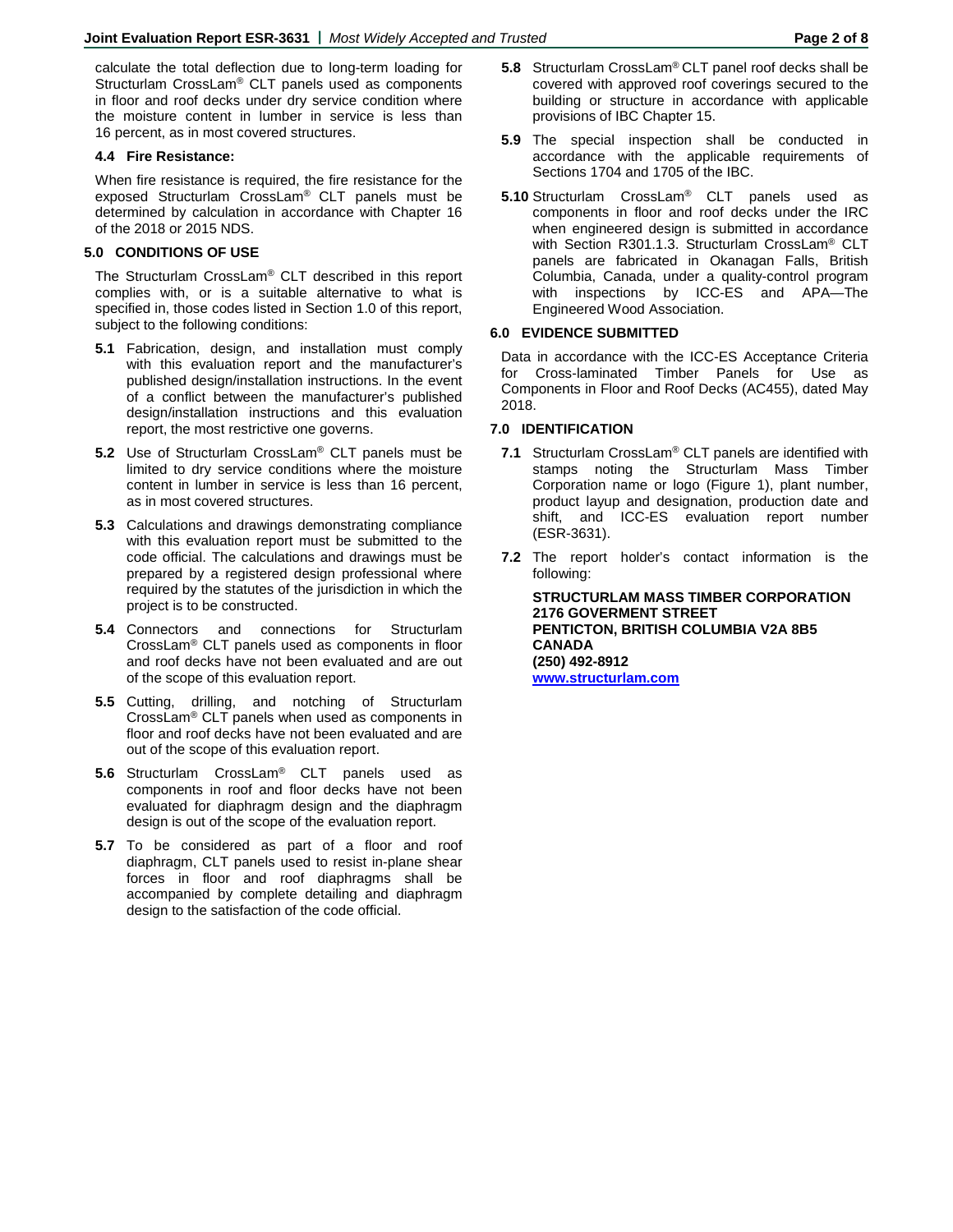| <b>CLT</b>         | <b>CLT PANEL</b><br><b>THICKNESS</b><br><b>DESIGNATION</b> | <b>CLT</b><br><b>THICKNESS</b> | <b>LAMINATION ACTUAL THICKNESS3</b><br>(in.) |      |               |                |                             |                                                                                                                                                                                                                                                                                                                                                                                                                                                                                                                                                                                            |                                                                                   |                          |                          |
|--------------------|------------------------------------------------------------|--------------------------------|----------------------------------------------|------|---------------|----------------|-----------------------------|--------------------------------------------------------------------------------------------------------------------------------------------------------------------------------------------------------------------------------------------------------------------------------------------------------------------------------------------------------------------------------------------------------------------------------------------------------------------------------------------------------------------------------------------------------------------------------------------|-----------------------------------------------------------------------------------|--------------------------|--------------------------|
| LAYUP <sup>1</sup> |                                                            | $t_p^2$<br>(in.)               | $\mathbf H$                                  | T    | П.            | Т              | П.                          | T                                                                                                                                                                                                                                                                                                                                                                                                                                                                                                                                                                                          | $\mathbf{H}$                                                                      | Т                        | $\mathbf H$              |
|                    | 87V                                                        | 3.43                           | 1.38                                         | 0.67 | 1.38          | ä,             | $\mathbf{r}$                | $\blacksquare$                                                                                                                                                                                                                                                                                                                                                                                                                                                                                                                                                                             | $\blacksquare$                                                                    | ÷.                       |                          |
|                    | 139V                                                       | 5.47                           | 1.38                                         | 0.67 | 1.38          | 0.67           | 1.38                        | $\blacksquare$                                                                                                                                                                                                                                                                                                                                                                                                                                                                                                                                                                             | $\sim$                                                                            | $\blacksquare$           |                          |
| V <sub>2.1</sub>   | 191V                                                       | 7.52                           | 1.38                                         | 0.67 | 1.38          | 0.67           | 1.38                        | 0.67                                                                                                                                                                                                                                                                                                                                                                                                                                                                                                                                                                                       | 1.38                                                                              | $\overline{a}$           | $\overline{a}$           |
|                    | 243V                                                       | 9.57                           | 1.38                                         | 0.67 | 1.38          | 0.67           | 1.38                        | 0.67                                                                                                                                                                                                                                                                                                                                                                                                                                                                                                                                                                                       | 1.38                                                                              | 0.67                     | 1.38                     |
|                    | 99V                                                        | 3.90                           | 1.26                                         | 1.38 | 1.26          |                | $\blacksquare$              | $\blacksquare$                                                                                                                                                                                                                                                                                                                                                                                                                                                                                                                                                                             | $\blacksquare$                                                                    |                          |                          |
| <b>V2M1</b>        | 169V                                                       | 6.66                           | 1.26                                         | 1.38 | 1.38          | 1.38           | 1.26                        | $\blacksquare$                                                                                                                                                                                                                                                                                                                                                                                                                                                                                                                                                                             |                                                                                   |                          |                          |
|                    | 239V                                                       | 9.42                           | 1.26                                         | 1.38 | 1.38          | 1.38           | 1.38                        | 1.38                                                                                                                                                                                                                                                                                                                                                                                                                                                                                                                                                                                       | 1.26                                                                              | $\blacksquare$           |                          |
|                    | 309V                                                       | 12.18                          | 1.26                                         | 1.38 | 1.38          | 1.38           | 1.38                        | 1.38<br>1.38<br>$\blacksquare$<br>÷.<br>$\blacksquare$<br>$\omega$<br>1.38<br>1.38<br>1.38<br>1.38<br>$\blacksquare$<br>$\blacksquare$<br>$\mathcal{L}_{\mathcal{A}}$<br>$\sim$<br>1.38<br>$\blacksquare$<br>$\overline{\phantom{a}}$<br>$\sim$<br>1.38<br>$\blacksquare$<br>$\blacksquare$<br>0.67<br>$\blacksquare$<br>$\sim$<br>$\sim$<br>0.67<br>1.38<br>0.67<br>1.38<br>$\blacksquare$<br>1.38<br>1.38<br>1.38<br>1.38<br>$\blacksquare$<br>$\blacksquare$<br>$\blacksquare$<br>$\mathcal{L}_{\mathcal{A}}$<br>0.67<br>$\sim$<br>$\blacksquare$<br>$\blacksquare$<br>$\omega$<br>1.38 |                                                                                   | 1.38                     | 1.26                     |
|                    | 105V                                                       | 4.14                           | 1.38                                         | 1.38 | 1.38          | $\Box$         | $\blacksquare$              |                                                                                                                                                                                                                                                                                                                                                                                                                                                                                                                                                                                            | $1.38 + 1.26$<br>$1.38 + 1.38$<br>$1.38 + 1.38$<br>$1.38 + 1.38$<br>$1.38 + 1.38$ | ÷,                       |                          |
| V2M1.1             | <b>175V</b>                                                | 6.90                           | 1.38                                         | 1.38 | 1.38          | 1.38           | 1.38                        |                                                                                                                                                                                                                                                                                                                                                                                                                                                                                                                                                                                            |                                                                                   | $\mathbf{r}$             |                          |
|                    | 245V                                                       | 9.66                           | 1.38                                         | 1.38 | 1.38          | 1.38           | 1.38                        |                                                                                                                                                                                                                                                                                                                                                                                                                                                                                                                                                                                            |                                                                                   | $\blacksquare$           | $\blacksquare$           |
|                    | 315V                                                       | 12.42                          | 1.38                                         | 1.38 | 1.38          | 1.38           | 1.38                        |                                                                                                                                                                                                                                                                                                                                                                                                                                                                                                                                                                                            |                                                                                   | 1.38                     | 1.38                     |
|                    | 169V XL                                                    | 6.66                           | $1.26 + 1.38$                                | 1.38 | $1.38 + 1.26$ | $\blacksquare$ | $\blacksquare$              |                                                                                                                                                                                                                                                                                                                                                                                                                                                                                                                                                                                            |                                                                                   | $\blacksquare$           | $\blacksquare$           |
| V2M2               | 239V XL                                                    | 9.42                           | $1.26 + 1.38$                                | 1.38 | 1.38          | 1.38           | $1.38 + 1.26$               |                                                                                                                                                                                                                                                                                                                                                                                                                                                                                                                                                                                            |                                                                                   | $\blacksquare$           | $\blacksquare$           |
|                    | 309V XL                                                    | 12.18                          | $1.26 + 1.38$                                | 1.38 | 1.38          | 1.38           | 1.38                        |                                                                                                                                                                                                                                                                                                                                                                                                                                                                                                                                                                                            |                                                                                   | $\blacksquare$           | $\blacksquare$           |
| V2M2.1             | 175V XL                                                    | 6.90                           | $1.38 + 1.38$                                | 1.38 | $1.38 + 1.38$ | $\blacksquare$ | $\blacksquare$              |                                                                                                                                                                                                                                                                                                                                                                                                                                                                                                                                                                                            |                                                                                   | $\blacksquare$           | $\overline{\phantom{a}}$ |
|                    | 245V XL                                                    | 9.66                           | $1.38 + 1.38$                                | 1.38 | 1.38          | 1.38           | $1.38 + 1.38$               |                                                                                                                                                                                                                                                                                                                                                                                                                                                                                                                                                                                            |                                                                                   | $\sim$                   | $\blacksquare$           |
|                    | 315V XL                                                    | 12.42                          | $1.38 + 1.38$                                | 1.38 | 1.38          | 1.38           | 1.38                        |                                                                                                                                                                                                                                                                                                                                                                                                                                                                                                                                                                                            |                                                                                   | $\tilde{\phantom{a}}$    | ä,                       |
|                    | <b>157V XL</b>                                             | 6.19                           | $1.38 + 1.38$                                | 0.67 | $1.38 + 1.38$ |                |                             |                                                                                                                                                                                                                                                                                                                                                                                                                                                                                                                                                                                            |                                                                                   |                          |                          |
| V2.1M1             | 209V XL                                                    | 8.24                           | $1.38 + 1.38$                                | 0.67 | 1.38          | 0.67           | $1.38 + 1.38$               |                                                                                                                                                                                                                                                                                                                                                                                                                                                                                                                                                                                            |                                                                                   |                          |                          |
|                    | 261V XL                                                    | 10.29                          | $1.38 + 1.38$                                | 0.67 | 1.38          | 0.67           | 1.38                        |                                                                                                                                                                                                                                                                                                                                                                                                                                                                                                                                                                                            |                                                                                   | $\sim$                   |                          |
|                    | 87E                                                        | 3.43                           | 1.38                                         | 0.67 | 1.38          | $\sim$         | $\blacksquare$              |                                                                                                                                                                                                                                                                                                                                                                                                                                                                                                                                                                                            |                                                                                   | $\ddot{\phantom{1}}$     | $\blacksquare$           |
| E1M4               | 139E                                                       | 5.47                           | 1.38                                         | 0.67 | 1.38          | 0.67           | 1.38                        |                                                                                                                                                                                                                                                                                                                                                                                                                                                                                                                                                                                            |                                                                                   | $\sim$                   | $\sim$                   |
|                    | 191E                                                       | 7.52                           | 1.38                                         | 0.67 | 1.38          | 0.67           | 1.38                        |                                                                                                                                                                                                                                                                                                                                                                                                                                                                                                                                                                                            |                                                                                   | ÷.                       |                          |
|                    | 243E                                                       | 9.57                           | 1.38                                         | 0.67 | 1.38          | 0.67           | 1.38                        |                                                                                                                                                                                                                                                                                                                                                                                                                                                                                                                                                                                            |                                                                                   | 0.67                     | 1.38                     |
|                    | 105E                                                       | 4.14                           | 1.38                                         | 1.38 | 1.38          | $\sim$         | $\blacksquare$              |                                                                                                                                                                                                                                                                                                                                                                                                                                                                                                                                                                                            |                                                                                   |                          |                          |
| E1M <sub>5</sub>   | 175E                                                       | 6.90                           | 1.38                                         | 1.38 | 1.38          | 1.38           | 1.38                        |                                                                                                                                                                                                                                                                                                                                                                                                                                                                                                                                                                                            |                                                                                   |                          |                          |
|                    | 245E                                                       | 9.66                           | 1.38                                         | 1.38 | 1.38          | 1.38           | 1.38                        |                                                                                                                                                                                                                                                                                                                                                                                                                                                                                                                                                                                            |                                                                                   | $\overline{a}$           |                          |
|                    | 315E                                                       | 12.42                          | 1.38                                         | 1.38 | 1.38          | 1.38           | 1.38                        |                                                                                                                                                                                                                                                                                                                                                                                                                                                                                                                                                                                            |                                                                                   | 1.38                     | 1.38                     |
|                    | <b>157E XL</b>                                             | 6.19                           | $1.38 + 1.38$                                | 0.67 | $1.38 + 13.8$ | $\blacksquare$ | $\omega$                    |                                                                                                                                                                                                                                                                                                                                                                                                                                                                                                                                                                                            |                                                                                   | $\blacksquare$           | ä,                       |
| E1M6               | 209E XL                                                    | 8.24                           | $1.38 + 1.38$                                | 0.67 | 1.38          | 0.67           | $1.38 + 1.38$               |                                                                                                                                                                                                                                                                                                                                                                                                                                                                                                                                                                                            |                                                                                   | $\overline{\phantom{a}}$ | ä,                       |
|                    | 261E XL                                                    | 10.29                          | $1.38 + 1.38$                                | 0.67 | 1.38          | 0.67           | 1.38                        |                                                                                                                                                                                                                                                                                                                                                                                                                                                                                                                                                                                            |                                                                                   | $\blacksquare$           | $\blacksquare$           |
|                    | 175E XL                                                    | 6.90                           | $1.38 + 1.38$                                | 1.38 | $1.38 + 1.38$ | $\omega$       | $\mathcal{L}_{\mathcal{A}}$ |                                                                                                                                                                                                                                                                                                                                                                                                                                                                                                                                                                                            |                                                                                   | $\blacksquare$           | $\blacksquare$           |
| E1M7               | 245E XL                                                    | 9.66                           | $1.38 + 1.38$                                | 1.38 | 1.38          | 1.38           | $1.38 + 1.38$               |                                                                                                                                                                                                                                                                                                                                                                                                                                                                                                                                                                                            |                                                                                   | $\blacksquare$           | $\blacksquare$           |
|                    | 315E XL                                                    | 12.42                          | $1.38 + 1.38$                                | 1.38 | 1.38          | 1.38           | 1.38                        |                                                                                                                                                                                                                                                                                                                                                                                                                                                                                                                                                                                            |                                                                                   | $\blacksquare$           | $\blacksquare$           |

### **TABLE 1—STRUCTURLAM CROSSLAM® CLT PANEL LAYUPS**

For **SI**: 1 in. = 25.4 mm.

1The CLT layups are developed based on the 2017 ANSI/APA PRG 320, using visually graded sawn lumber noted in Section 3.2.1 of the evaluation report. CLT layups ending with XL in CLT panel thickness designation are manufactured with two laminations with wood grain orientation running in the same direction at the outmost surfaces of the CLT panels.

2Gross thickness of CLT panels.

3Actual thickness of lamination after planning. "॥": Face laminations are oriented parallel to the major strength direction and "⊥": Face laminations are oriented perpendicular to the major strength direction.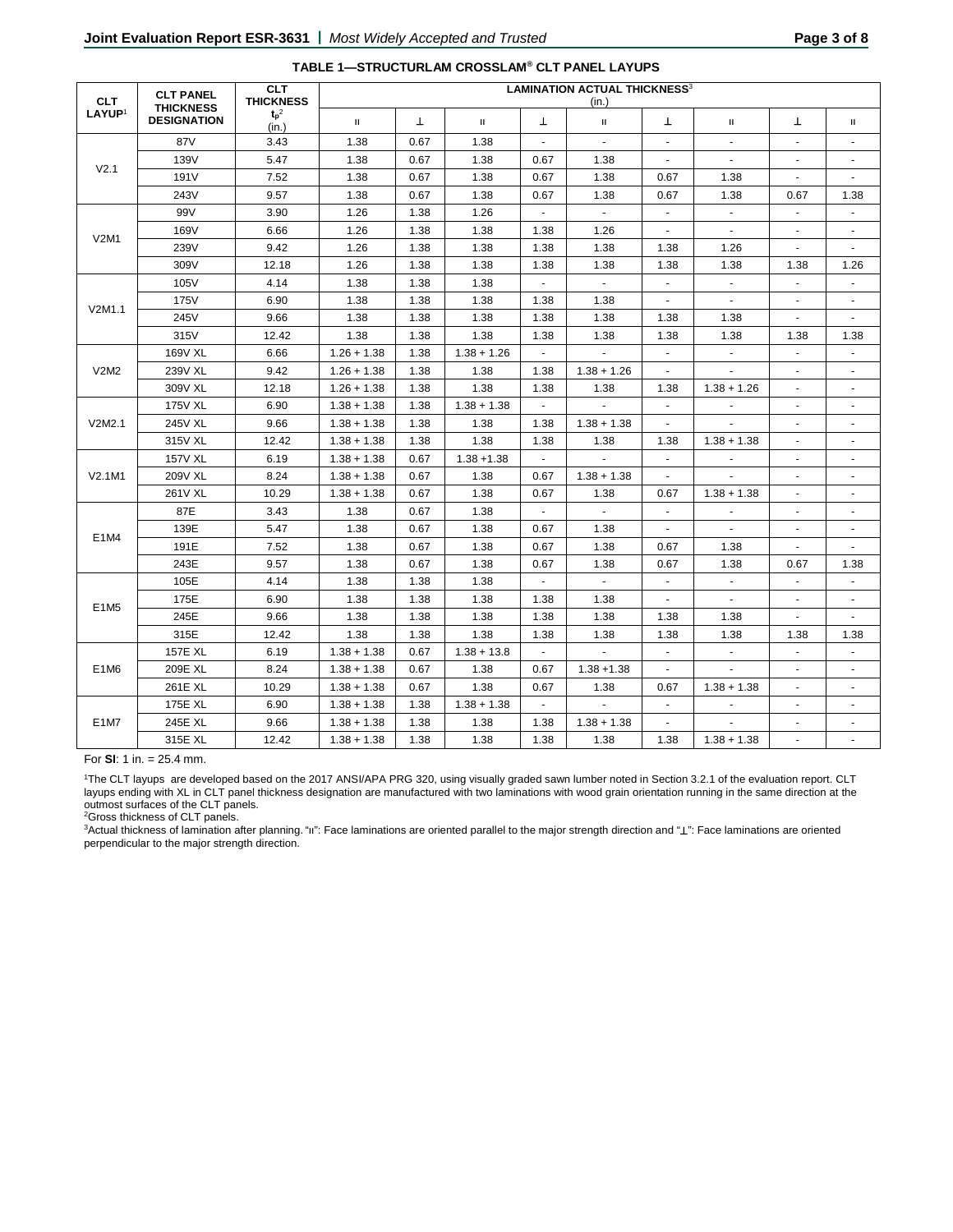|                                  | <b>CLT PANEL</b><br><b>THICKNESS</b><br><b>DESIGNATION</b> |                                      |                                                                      | <b>MAJOR STRENGTH DIRECTION</b>                                                           |                          | <b>MINOR STRENGTH DIRECTION</b>       |                                                                          |                                                     |                           |  |
|----------------------------------|------------------------------------------------------------|--------------------------------------|----------------------------------------------------------------------|-------------------------------------------------------------------------------------------|--------------------------|---------------------------------------|--------------------------------------------------------------------------|-----------------------------------------------------|---------------------------|--|
| <b>CLT</b><br>LAYUP <sup>2</sup> |                                                            | $(F_bS)_{eff,f,0}$<br>$(lb_f-ft/ft)$ | $(EI)_{eff, f, 0}$<br>$(x10^6)$ lb <sub>f</sub> -<br>in. $^{2}/$ ft) | $\overline{\mathsf{(GA)}}_{\mathsf{eff},\mathsf{f0}}$<br>(x10 <sup>6</sup> )<br>$Ib_f/ft$ | $V_{s,0}$<br>$(Ib_f/ft)$ | $(F_bS)_{eff,f,90}$<br>$(lb_f-ft/ft)$ | $(EI)_{eff,1,90}$<br>$(x10^6)$ <sub>b<sup>f-</sup></sub><br>$in.^2$ /ft) | $(GA)$ eff,f,90<br>(x10 <sup>6</sup> )<br>$Ib_f/ft$ | $V_{s.90}$<br>$(lb_f/ft)$ |  |
|                                  | 87V                                                        | 1,440                                | 56                                                                   | 0.48                                                                                      | 1,230                    | 35                                    | 0.36                                                                     | 0.30                                                | 240                       |  |
| V <sub>2.1</sub>                 | 139V                                                       | 3,325                                | 206                                                                  | 0.96                                                                                      | 1,970                    | 540                                   | 21                                                                       | 0.60                                                | 980                       |  |
|                                  | 191V                                                       | 5,925                                | 503                                                                  | 1.4                                                                                       | 2,700                    | 1,220                                 | 84                                                                       | 0.91                                                | 1,710                     |  |
|                                  | 243V                                                       | 9.200                                | 995                                                                  | 1.9                                                                                       | 3.450                    | 2,140                                 | 210                                                                      | 1.2                                                 | 2.450                     |  |
|                                  | 99 V                                                       | 1,800                                | 79                                                                   | 0.49                                                                                      | 1,400                    | 280                                   | 3.7                                                                      | 0.52                                                | 495                       |  |
| <b>V2M1</b>                      | 169 V                                                      | 4,275                                | 321                                                                  | 1.0                                                                                       | 2,400                    | 2,410                                 | 96                                                                       | 1.0                                                 | 1,490                     |  |
|                                  | 239 V                                                      | 7,700                                | 818                                                                  | 1.5                                                                                       | 3,400                    | 5,550                                 | 367                                                                      | 1.6                                                 | 2,480                     |  |
|                                  | 309 V                                                      | 12,075                               | 1,662                                                                | 2.1                                                                                       | 4,375                    | 9,800                                 | 910                                                                      | 2.1                                                 | 3,475                     |  |
|                                  | 105V                                                       | 2,050                                | 96                                                                   | 0.53                                                                                      | 1,490                    | 280                                   | 3.7                                                                      | 0.53                                                | 495                       |  |
| V2M1.1                           | 175V                                                       | 4,725                                | 367                                                                  | 1.1                                                                                       | 2,480                    | 2,410                                 | 96                                                                       | 1.1                                                 | 1,490                     |  |
|                                  | 245V                                                       | 8.350                                | 910                                                                  | 1.6                                                                                       | 3.475                    | 5.500                                 | 367                                                                      | 1.6                                                 | 2.480                     |  |
|                                  | 315V                                                       | 12,925                               | 1,814                                                                | 2.1                                                                                       | 4,475                    | 9,800                                 | 910                                                                      | 2.1                                                 | 3,475                     |  |
|                                  | 169 V XL                                                   | 5,450                                | 409                                                                  | 1.0                                                                                       | 2,400                    | 275                                   | 3.7                                                                      | 0.61                                                | 495                       |  |
| V2M2                             | 239 V XL                                                   | 10.100                               | 1,074                                                                | 1.5                                                                                       | 3,375                    | 2,400                                 | 95                                                                       | 1.1                                                 | 1,490                     |  |
|                                  | 309 V XL                                                   | 15,800                               | 2,170                                                                | 2.0                                                                                       | 4,375                    | 5,525                                 | 366                                                                      | 1.6                                                 | 2,480                     |  |
|                                  | 175 V XL                                                   | 5,850                                | 454                                                                  | 1.1                                                                                       | 2,480                    | 275                                   | 3.7                                                                      | 0.62                                                | 495                       |  |
| V2M2.1                           | 245 V XL                                                   | 10,700                               | 1,164                                                                | 1.6                                                                                       | 3,475                    | 2.400                                 | 95                                                                       | 1.1                                                 | 1.490                     |  |
|                                  | 315 V XL                                                   | 16,550                               | 2,320                                                                | 2.1                                                                                       | 4,475                    | 5,525                                 | 366                                                                      | 1.6                                                 | 2,480                     |  |
|                                  | 157 V XL                                                   | 4,725                                | 330                                                                  | 1.2                                                                                       | 2,230                    | 35                                    | 0.36                                                                     | 0.43                                                | 240                       |  |
| V2.1M1                           | 209 V XL                                                   | 8,150                                | 756                                                                  | 1.6                                                                                       | 2,950                    | 540                                   | 21                                                                       | 0.73                                                | 980                       |  |
|                                  | 261 V XL                                                   | 12,300                               | 1,426                                                                | 2.1                                                                                       | 3,700                    | 1,220                                 | 84                                                                       | 1.0                                                 | 1,710                     |  |
|                                  | 87E                                                        | 3,475                                | 72                                                                   | 0.50                                                                                      | 1,230                    | 35                                    | 0.36                                                                     | 0.38                                                | 270                       |  |
| E1M4                             | 139E                                                       | 7,975                                | 264                                                                  | 0.99                                                                                      | 1,970                    | 540                                   | 21                                                                       | 0.77                                                | 1,090                     |  |
|                                  | 191E                                                       | 14,175                               | 645                                                                  | 1.5                                                                                       | 2,700                    | 1,230                                 | 84                                                                       | 1.1                                                 | 1,910                     |  |
|                                  | 243E                                                       | 22,075                               | 1,278                                                                | 2.0                                                                                       | 3,450                    | 2,160                                 | 212                                                                      | 1.5                                                 | 2,725                     |  |
|                                  | 105E                                                       | 4.900                                | 123                                                                  | 0.54                                                                                      | 1,490                    | 275                                   | 3.7                                                                      | 0.66                                                | 550                       |  |
| E1M5                             | 175E                                                       | 11,250                               | 469                                                                  | 1.1                                                                                       | 2,480                    | 2,400                                 | 95                                                                       | 1.3                                                 | 1,650                     |  |
|                                  | 245E                                                       | 19,900                               | 1,161                                                                | 1.6                                                                                       | 3,475                    | 5,500                                 | 367                                                                      | 2.0                                                 | 2,750                     |  |
|                                  | 315E                                                       | 30,850                               | 2,314                                                                | 2.1                                                                                       | 4,475                    | 9.825                                 | 909                                                                      | 2.6                                                 | 3,850                     |  |
|                                  | 157 E XL                                                   | 11,350                               | 425                                                                  | 1.2                                                                                       | 2,230                    | 35                                    | 0.36                                                                     | 0.55                                                | 270                       |  |
| E1M6                             | 209 E XL                                                   | 19,525                               | 972                                                                  | 1.7                                                                                       | 2,950                    | 540                                   | 21                                                                       | 0.93                                                | 1,090                     |  |
|                                  | 261 E XL                                                   | 29,475                               | 1,833                                                                | 2.1                                                                                       | 3,700                    | 1,230                                 | 84                                                                       | 1.3                                                 | 1,910                     |  |
|                                  | 175 E XL                                                   | 14,000                               | 584                                                                  | 1.1                                                                                       | 2,480                    | 275                                   | 3.7                                                                      | 0.79                                                | 550                       |  |
| E1M7                             | 245 E XL                                                   | 25,625                               | 1,496                                                                | 1.6                                                                                       | 3,475                    | 2,400                                 | 95                                                                       | 1.4                                                 | 1,650                     |  |
|                                  | 315 E XL                                                   | 39,700                               | 2,979                                                                | 2.1                                                                                       | 4,475                    | 5,550                                 | 367                                                                      | 2.1                                                 | 2,750                     |  |

#### **TABLE 2—REFERENCE DESIGN VALUES FOR STRUCTURLAM CROSSLAM® CLT PANELS1**

For **SI**: 1 in. = 25.4 mm; 1 ft. = 304.8 mm; 1 lb<sub>f</sub> = 4.448 N

1The tabulated values are reference design values intended for Allowable Stress Design (ASD) and must be adjusted in accordance with Section 4.2. 2The CLT layups are developed based on the 2017 ANSI/APA PRG 320, using visually graded sawn lumber noted in Section 3.2.1 of the evaluation report. CLT layups ending with XL in CLT panel thickness designation are manufactured with two laminations with wood grain orientation running in the same direction at the outmost surfaces of the CLT panels.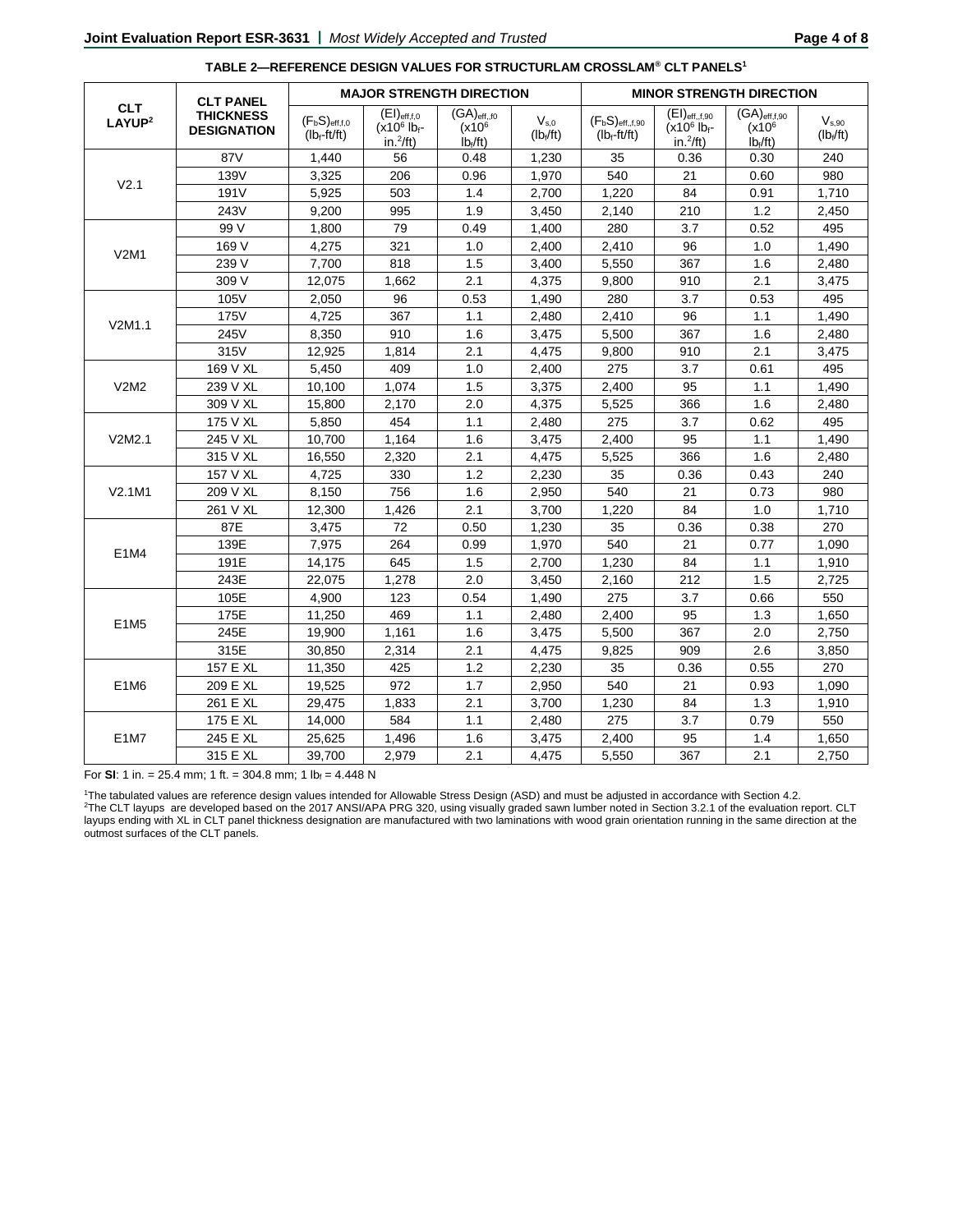### **TABLE 3—REFERENCE DESIGN VALUES FOR IN-PLANE SHEAR OF THE STRUCTURLAM CROSSLAM® CLT PANELS1**

| <b>CLT</b><br>LAYUP <sup>9</sup> | <b>CLT PANEL</b><br><b>THICKNESS</b> |                  | <b>FACE LAMINATION ORIENTATION2</b><br>(psi) | <b>FACE LAMINATION ORIENTATION3</b><br>(lbf/ft of width) |                     |  |  |
|----------------------------------|--------------------------------------|------------------|----------------------------------------------|----------------------------------------------------------|---------------------|--|--|
|                                  | <b>DESIGNATION</b>                   | II <sup>4</sup>  | $\perp^4$                                    | II <sup>4</sup>                                          | $\perp^4$           |  |  |
|                                  | 99 V                                 | $175^{8}$        | $235^{8}$                                    | 8,2008                                                   | 11,000 <sup>8</sup> |  |  |
|                                  | 169 V                                | 1758             | $235^{8}$                                    | 14,000 <sup>8</sup>                                      | 18,800 <sup>8</sup> |  |  |
| V2M1                             | 239 V                                | $175^{8}$        | $235^{8}$                                    | 19,800 <sup>8</sup>                                      | 26,600 <sup>8</sup> |  |  |
|                                  | 309 V                                | $175^{8}$        | $235^{8}$                                    | $25.600^8$                                               | 34,300 <sup>8</sup> |  |  |
|                                  | 105V                                 | 195              | 290                                          | 9,700                                                    | 14,400              |  |  |
| V2M1.1                           | 175V                                 | 270              | $290^{6}$                                    | 22,400                                                   | 24,000 <sup>6</sup> |  |  |
|                                  | 245V                                 | 270 <sup>5</sup> | 290 <sup>6</sup>                             | 31,300 <sup>5</sup>                                      | 33,6006             |  |  |
|                                  | 315V                                 | 2705             | 290 <sup>6</sup>                             | 40,200 <sup>5</sup>                                      | 43,200 $^6$         |  |  |
|                                  | 87V                                  | 175              | 235                                          | 7,200                                                    | 9,700               |  |  |
| V <sub>2.1</sub>                 | 139V                                 | $175^{8}$        | $235^{8}$                                    | $11,500^8$                                               | $15,400^8$          |  |  |
|                                  | 191V                                 | $175^{8}$        | $235^{8}$                                    | 15,800 <sup>8</sup>                                      | 21,200 <sup>8</sup> |  |  |
|                                  | 243V                                 | $175^{8}$        | $235^{8}$                                    | $20,100^8$                                               | 27,000 <sup>8</sup> |  |  |
|                                  | 169 V XL                             | $175^{8}$        | $235^{8}$                                    | 14.000 <sup>8</sup>                                      | 18,800 <sup>8</sup> |  |  |
| V2M2                             | 239 V XL                             | $175^{8}$        | $235^{8}$                                    | 19,800 <sup>8</sup>                                      | 26,600 <sup>8</sup> |  |  |
|                                  | 309 V XL                             | $175^{8}$        | $235^{8}$                                    | 25.600 <sup>8</sup>                                      | 34.300 <sup>8</sup> |  |  |
|                                  | 175 V XL                             | $175^{8}$        | $235^{8}$                                    | 14,500 <sup>8</sup>                                      | 19,500 <sup>8</sup> |  |  |
| V2M2.1                           | 245 V XL                             | 1758             | $235^{8}$                                    | 20,300 <sup>8</sup>                                      | 27,2008             |  |  |
|                                  | 315 V XL                             | $175^{8}$        | $235^{8}$                                    | 26,100 <sup>8</sup>                                      | 35,000 <sup>8</sup> |  |  |
|                                  | 157 V XL                             | $175^{8}$        | $235^{8}$                                    | $13,000^8$                                               | 17,500 <sup>8</sup> |  |  |
| V2.1M1                           | 209 V XL                             | $175^{8}$        | $235^{8}$                                    | $17,300^8$                                               | 23,200 <sup>8</sup> |  |  |
|                                  | 261 V XL                             | $175^{8}$        | $235^{8}$                                    | 21,600 <sup>8</sup>                                      | 29.000 <sup>8</sup> |  |  |
|                                  | 87E                                  | $175^{8}$        | $235^{8}$                                    | $7.200^8$                                                | $9.700^8$           |  |  |
| E1M4                             | 139E                                 | $175^{8}$        | $235^{8}$                                    | 11,500 <sup>8</sup>                                      | $15.400^8$          |  |  |
|                                  | 191E                                 | $175^{8}$        | $235^{8}$                                    | 15,800 <sup>8</sup>                                      | 21,2008             |  |  |
|                                  | 243E                                 | $175^{8}$        | $235^{8}$                                    | 20,1008                                                  | 27,0008             |  |  |
|                                  | 105E                                 | 1957             | 2907                                         | $9,700^7$                                                | 14,4007             |  |  |
| E1M5                             | 175E                                 | 2707             | 2907                                         | 22,4007                                                  | 24,0007             |  |  |
|                                  | 245E                                 | 2707             | 2907                                         | 31,300 <sup>7</sup>                                      | $33,600^7$          |  |  |
|                                  | 315E                                 | 2707             | 2907                                         | 40.2007                                                  | 43.2007             |  |  |
|                                  | 157 E XL                             | $175^{8}$        | $235^{8}$                                    | $13,000^8$                                               | 17,500 <sup>8</sup> |  |  |
| E1M6                             | 209 E XL                             | $175^{8}$        | $235^{8}$                                    | 17,300 <sup>8</sup>                                      | 23,200 <sup>8</sup> |  |  |
|                                  | 261 E XL                             | $175^{8}$        | $235^{8}$                                    | 21,600 <sup>8</sup>                                      | $29,000^8$          |  |  |
|                                  | 175 E XL                             | $175^{8}$        | $235^{8}$                                    | 14,500 <sup>8</sup>                                      | 19,500 <sup>8</sup> |  |  |
| E1M7                             | 245 E XL                             | $175^{8}$        | $235^{8}$                                    | 20,300 <sup>8</sup>                                      | 27,2008             |  |  |
|                                  | 315 E XL                             | $175^{8}$        | $235^{8}$                                    | 26,100 <sup>8</sup>                                      | 35,000 <sup>8</sup> |  |  |

For **SI**: 1 psi = 6,895 Pa

1 The tabulated values are reference design values intended for Allowable Stress Design (ASD).

<sup>2</sup>The tabulated values are ASD reference edgewise shear stress of CLT in the major strength direction (F<sub>v,e,0</sub>) and minor strength direction (F<sub>v,e,90</sub>). <sup>3</sup>The tabulated values are ASD reference edgewise shear capacity of the full thickness of the CLT in the major strength direction (F<sub>v,e,0</sub> t<sub>p</sub>) and minor strength direction ( $F_{v,e,90}$  t<sub>p</sub>). The values shall be reduced when the CLT panel thickness is less than the full thickness of the CLT panels (t<sub>p</sub>) specified in Table 1. 4"װ "indicates the parallel to the major strength direction of the CLT. "⊥" indicates the perpendicular to the major strength direction of the CLT. 5Based on test results from 175V of V2M1.1.

6Based on test results from 105V of V2M1.1.

7Based on test results from V2M1.1.

8Based on test results from 87V of V2.1.

<sup>9</sup>The CLT layups are developed based on the 2017 ANSI/APA PRG 320, using visually graded sawn lumber noted in Section 3.2.1 of the evaluation report. CLT layups ending with XL in CLT panel thickness designation are manufactured with two laminations with wood grain orientation running in the same direction at the outmost surfaces of the CLT panels.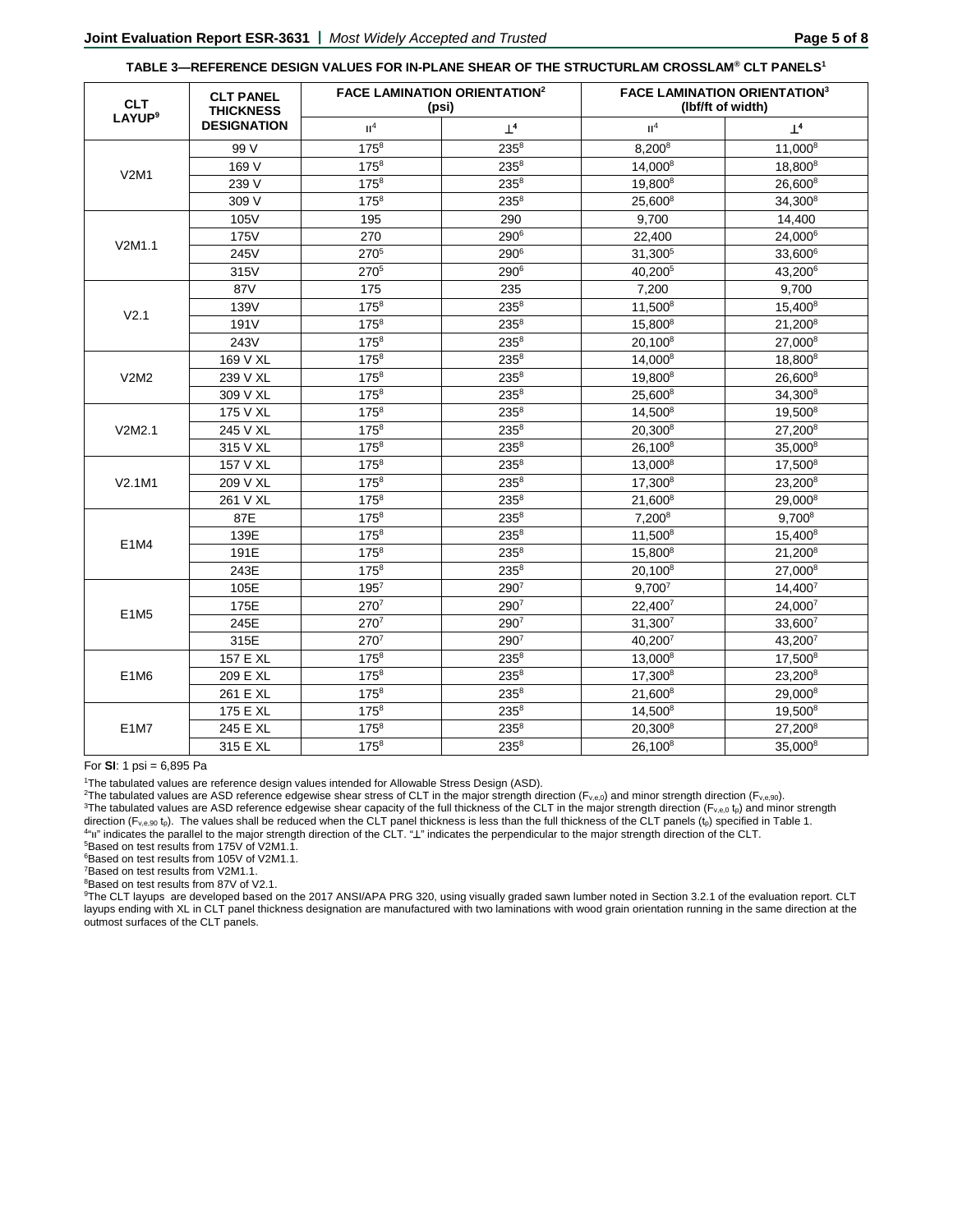

**FIGURE 1—COMPANY LOGO FOR STRUCTURLAM MASS TIMBER CORPORATION**



**FIGURE 2—TYPICAL 3-PLY and 5-PLY STRUCTURLAM CROSSLAM**® **CLT PANEL LAYUPS**

### **DISCLAIMER**

APA Product Report® is a trademark of *APA – The Engineered Wood Association,* Tacoma, Washington. ICC-ES Evaluation Report is a trademark of ICC Evaluation Service, LLC (ICC-ES). The information contained herein is based on the product evaluation in accordance with the references noted in this report. Neither ICC-ES, nor APA or its members make any warranty, expressed or implied, or assume any legal liability or responsibility for the use, application of, and/or reference to opinions, findings, conclusions, or recommendations included in this report. The joint ICC-ES/APA Evaluation Reports are not to be construed as representing aesthetics or any other attributes not specifically addressed, nor are they to be construed as an endorsement of the subject of the report or a recommendation for its use. Consult the local jurisdiction or design professional to assure compliance with code, construction, and performance requirements. Because neither APA, nor ICC-ES, has any control over quality of workmanship or the conditions under which engineered wood products are used, it cannot accept responsibility for product performance or designs as actually constructed.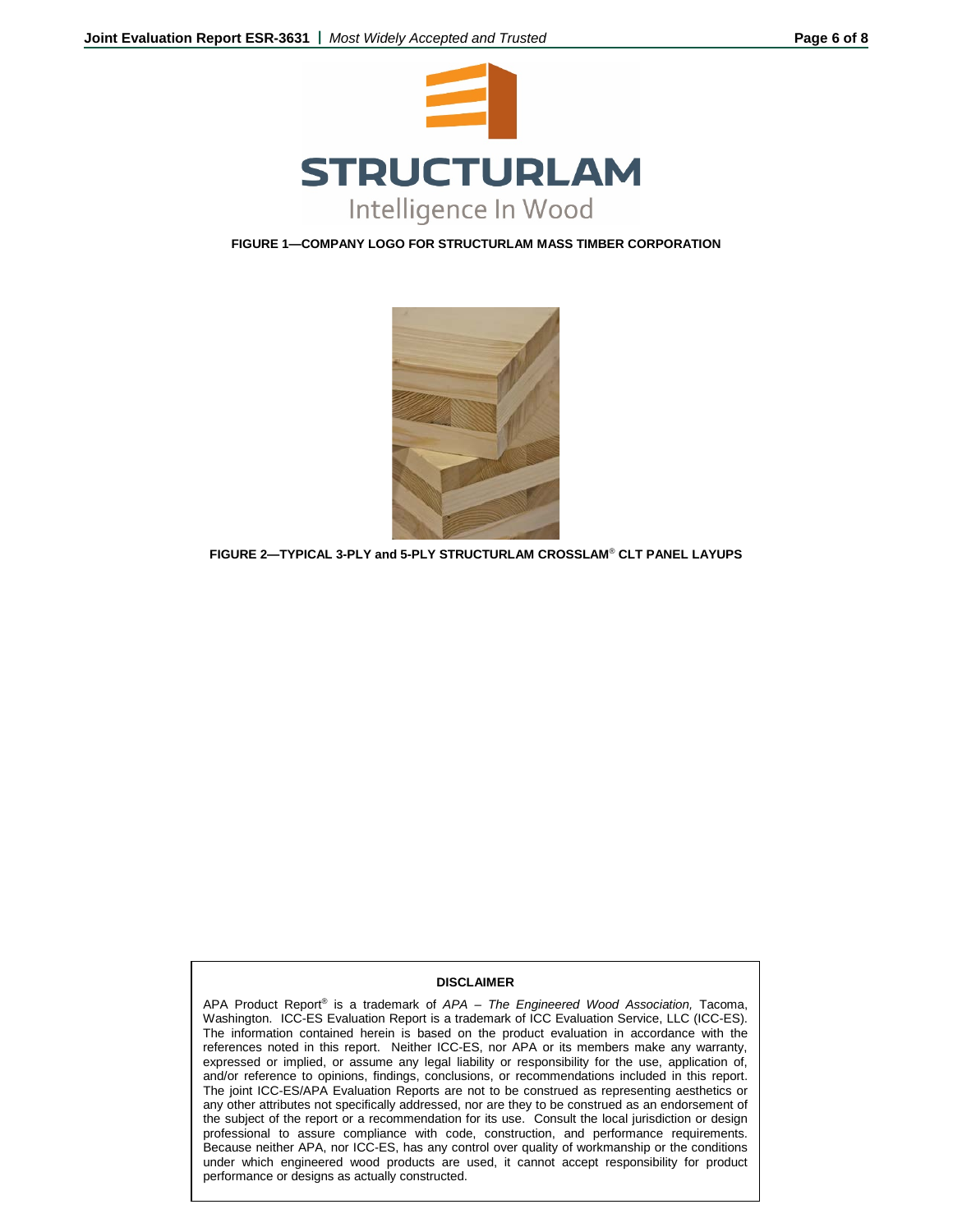<span id="page-6-0"></span>

# **ICC-ES Evaluation Report ESR-3631 LABC and LARC Supplement**

*Reissued September 2021 This report is subject to renewal September 2022.* 

**[www.icc-es.org](http://www.icc-es.org/) | (800) 423-6587 | (562) 699-0543** *A Subsidiary of the International Code Council ®*

**DIVISION: 06 00 00—WOOD, PLASTICS AND COMPOSITES Section: 06 17 19—Cross-laminated Timber** 

**REPORT HOLDER:**

**STRUCTURLAM MASS TIMBER CORPORATION**

**EVALUATION SUBJECT:**

**STRUCTURLAM CROSSLAM® CLT**

### **1.0 REPORT PURPOSE AND SCOPE**

### **Purpose:**

The purpose of this evaluation report supplement is to indicate that Structurlam CrossLam® cross-laminated timber (CLT) panels, described in ICC-ES evaluation report [ESR-3631, h](#page-0-0)ave also been evaluated for compliance with the codes noted below as adopted by the Los Angeles Department of Building and Safety (LADBS).

### **Applicable code editions:**

- 2017 *City of Los Angeles Building Code* (LABC)
- 2017 *City of Los Angeles Residential Code* (LARC)

# **2.0 CONCLUSIONS**

The Structurlam CrossLam<sup>®</sup> CLT panels, described in Sections 2.0 through 7.0 of the evaluation report [ESR-3631,](#page-0-0) comply with the LABC Chapters 6 and 23, and the LARC, and are subjected to the conditions of use described in this supplement.

### **3.0 CONDITIONS OF USE**

The Structurlam CrossLam® CLT panels, described in this evaluation report supplement must comply with all of the following conditions:

- All applicable sections in the evaluation report **ESR-3631**.
- The design, installation, conditions of use and identification are in accordance with the 2018 or 2015 *International Building Code*® (IBC) provisions noted in the evaluation report [ESR-3631.](#page-0-0)
- The design, installation and inspection are in accordance with additional requirements of LABC Chapters 16 and 17, as applicable.

This supplement expires concurrently with the evaluation report [ESR-3631,](#page-0-0) reissued September 2021.